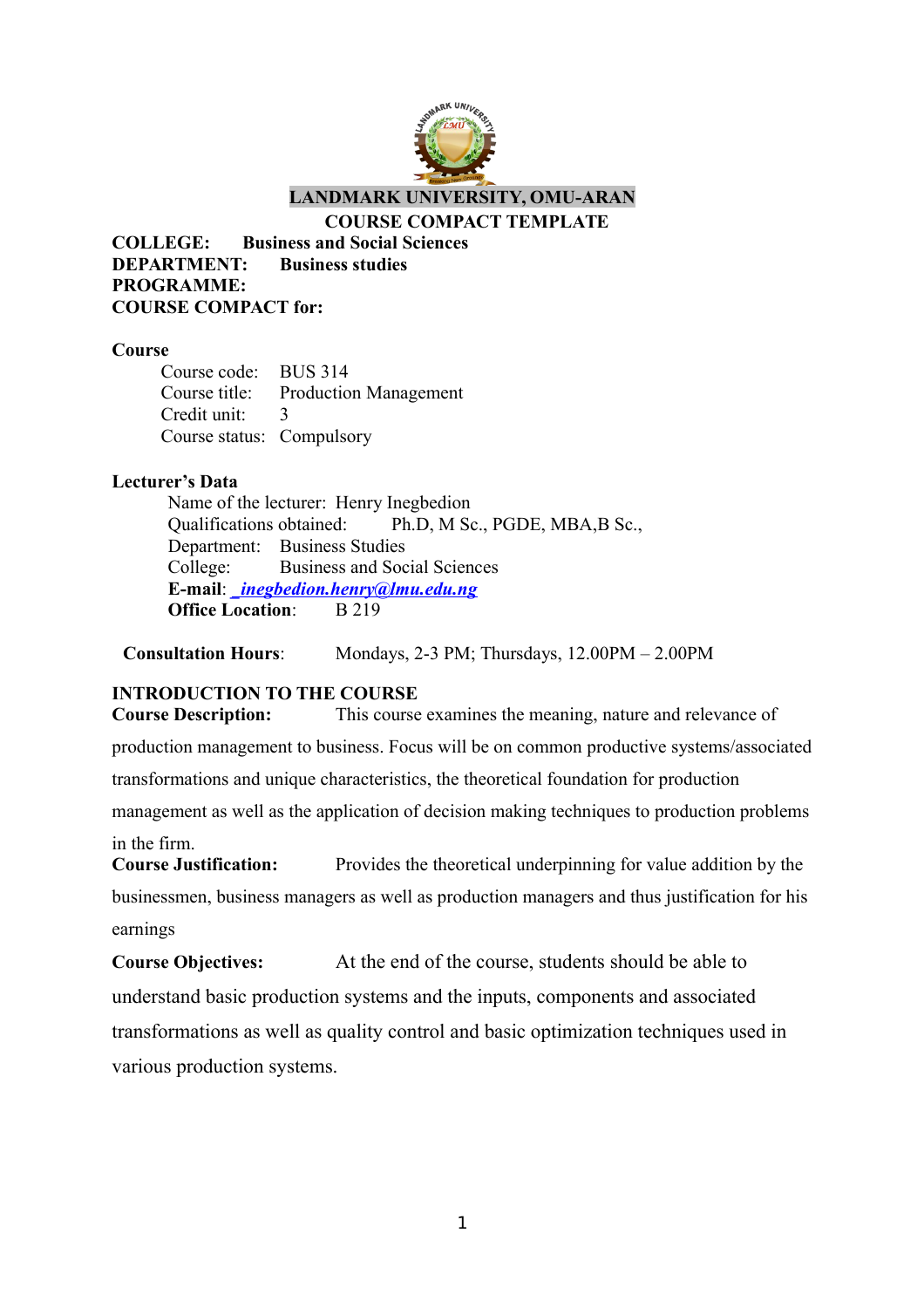**Course Content:** Basic concepts-input-output, the conversion process, components, types of transformation, etc. product and process design, layout of facilities, demand forecast, production planning, aggregate planning, facility location, Application of decision-making techniques in decision problems, project planning and scheduling techniques, Decision Analysis, quality control, job sequencing and scheduling, inventory control and management,

| Course Expectations. |                               |              |
|----------------------|-------------------------------|--------------|
| S/N                  | <b>GRADING</b>                | $SCORE(\%)$  |
|                      | <b>Continuous Assessments</b> |              |
|                      | C.AI<br>$\bullet$             |              |
| 1.                   | • C.AII (Mid-Semester Test)   | $7\%$<br>15% |
|                      | C.AIII<br>$\bullet$           | 8%           |
| 2.                   | <b>Assignment</b>             | 10%          |
| 3.                   | <b>Final Examination</b>      | 70%          |
| 4.                   | <b>Total</b>                  | 100          |

#### **Course Expectations:**

**Course Delivery Strategies:** Lecture, questioning, tutorials, discovery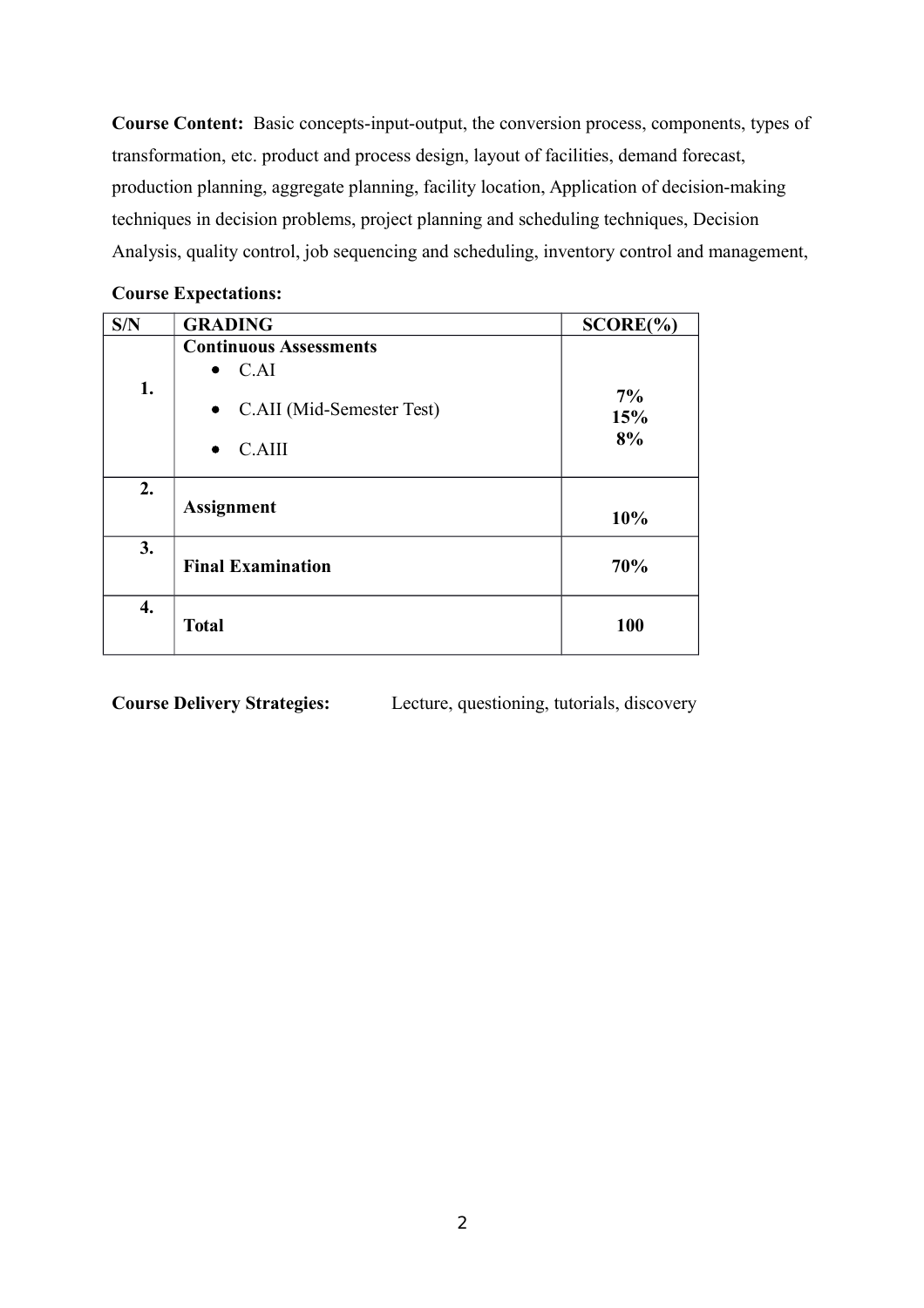#### **Course Duration:** 3 hours

#### **LECTURE CONTENT**

#### **Module 1**

 **Week 1:** Introduction to Production management: Definition of production, manufacturing, manufacturing management, production management, operations management; objectives of production management, Definition of production systems Definition of input, output, components, the Conversion (transformation) process – inputs, components and transformations associated with basic production systems such as departmental store, University system, road transport system, health (hospital) system; relationship between production department and other departments (marketing, personnel, finance, maintenance and engineering). Types of production systems and their characteristics/transformations**;**

#### **Objectives**

At the end of the lecture students should be able to

- 1. Conceptualise production and production systems
- 2. Input, output, components and types of transformation of different production systems
- 3. Production planning and its objectives
- 4. Understand basic types of production systems and their relevant inputs, components and outputs
- 5. Understand the basic transformation process in a production system

#### **Description**

**First hour:** At least **four** different definitions of production, evolution of operations management, definition of production system, the basic transformation process, inputs, components and transformations associated with basic production systems such as departmental store, University system, road transport system, health (hospital) system

#### **Second hour**

Explanation of the relationship between production department and other departments (marketing, personnel, finance, maintenance and engineering). Types of production systems and their characteristics/transformations

#### **Third hour**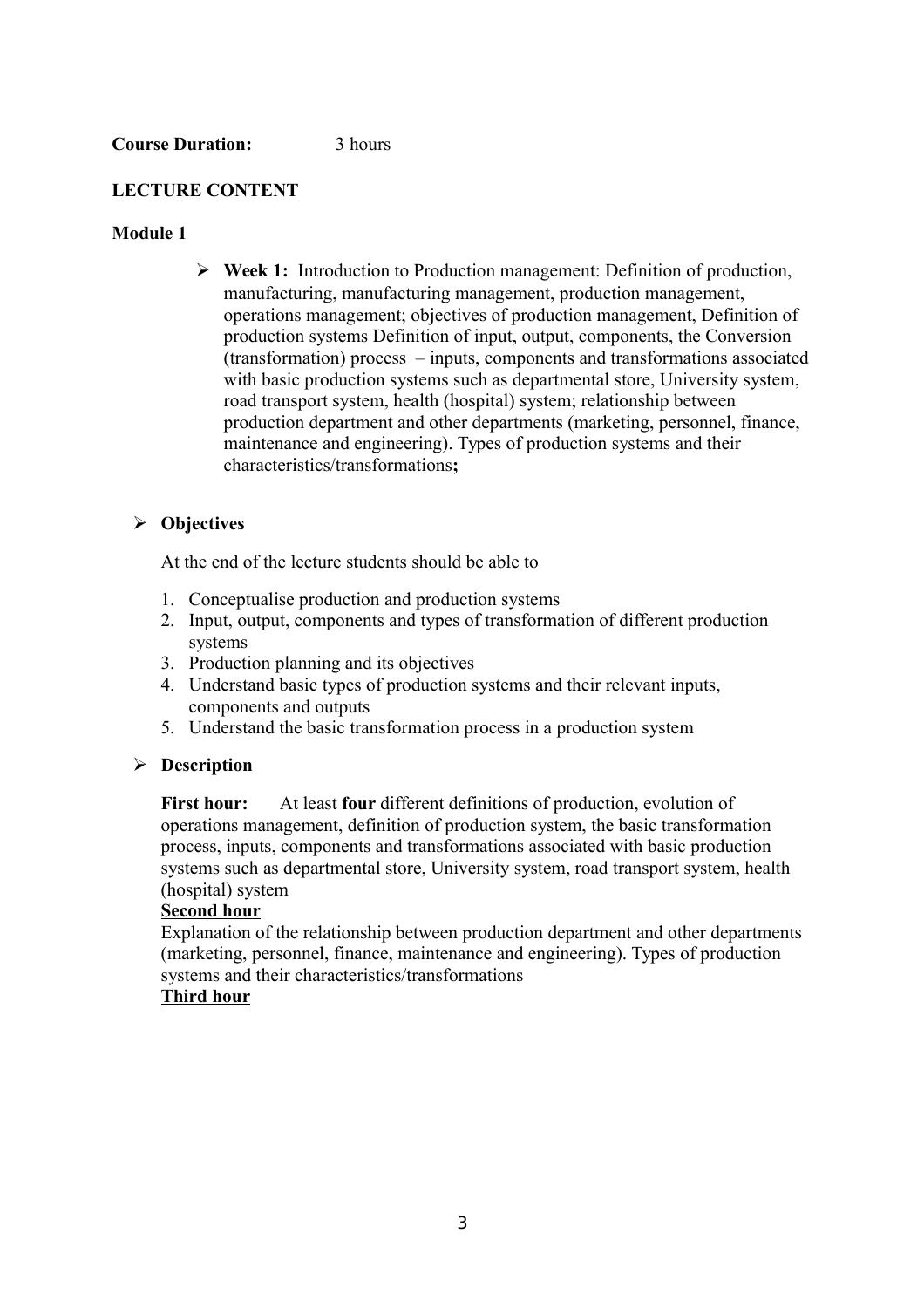Tutorials

## **Study Question:**

- **1.** Distinguish between production management and operations management
- **2.** The organisation is irrelevant without the production function. Discuss

# **Module 2**

**Week II**

**Topic: Product Design:** Meaning of product design, stages of product design – preliminary, developmental and reproduction of the improved design. Process design and selection – General product process; material flow process – (Flow shop, job shop and fixed position); Line balancing;

# **Objectives:**

At the end of the lecture students will

- 1. Understand what a product design refers to
- 2. Understand the meaning of process design
- 3. Be able to distinguish between product and process design

# **Description**

First hour: Meaning of product design, stages of product design – preliminary,

developmental and reproduction of the improved design. Process design and selection **Second hour**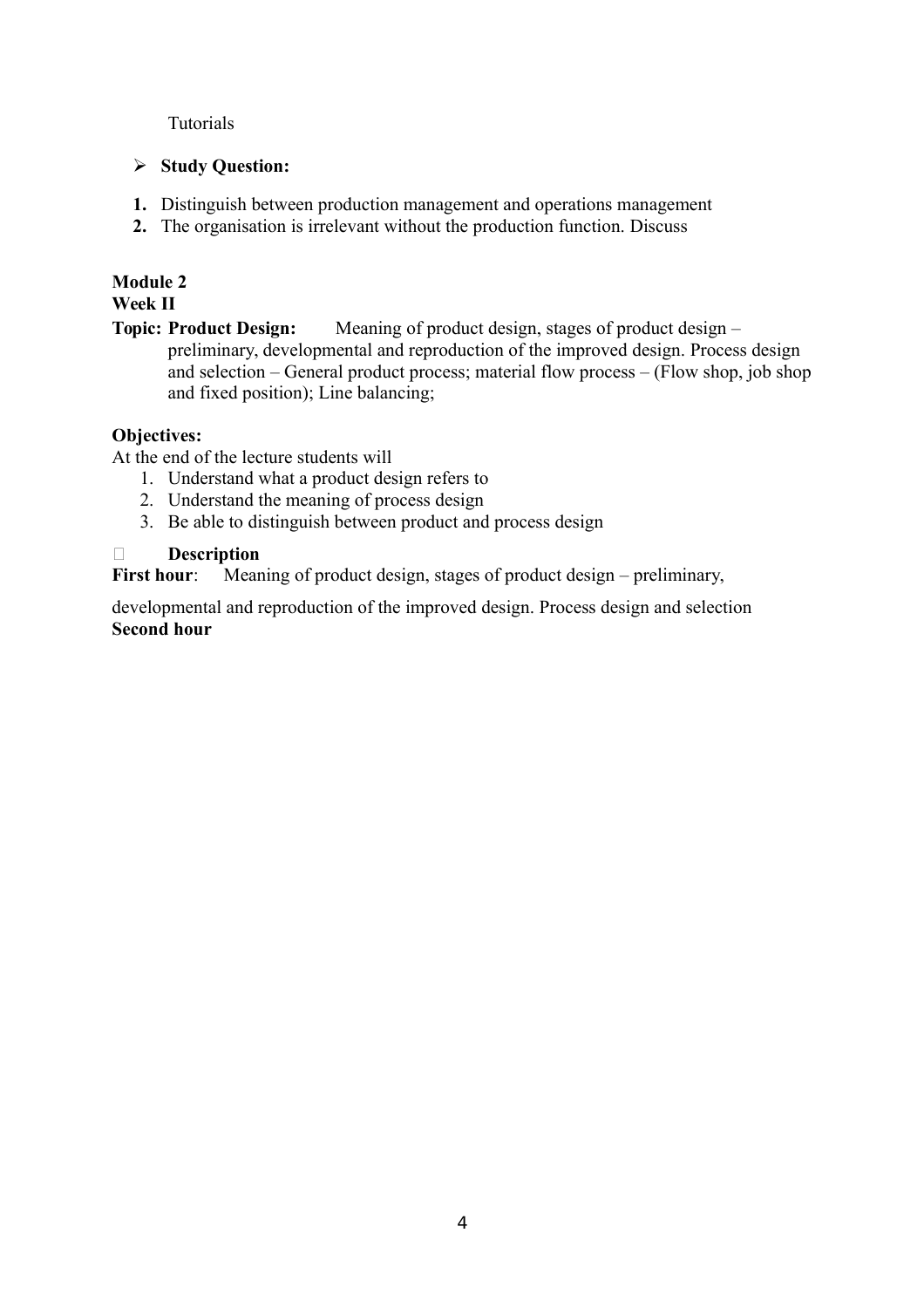General product process; material flow process – (Flow shop, job shop and fixed position);

Line balancing; **Third hour** Tutorials **Module 3 Week III**

**Topic: Layout of facilities:** meaning, overview of layout problems, criteria for

effective layout design, basic layout designs; layout solution techniques,

systematic layout planning; and computerized procedures.

## **Objectives:**

At the end of the lecture students will

- 1. Understand the meaning of facility layout
- 2. Understand basic layout designs
- 3. Understand and be able to apply layout solution techniques

## **Description**

First hour: meaning and overview of layout problems, criteria for effective layout

design and basic layout designs;

## **Second hour**

Layout solution techniques, systematic layout planning; and computerized procedures **Third hour**

#### Tutorials

#### **Module 4**

## **Week IV Demand forecast and Production Planning** I – Meaning, Objective,

forecasting techniques – Least squares, simple average and weighted average

methods, Moving Average methods, exponential smoothing methods;

#### **Objectives:**

At the end of the lecture students will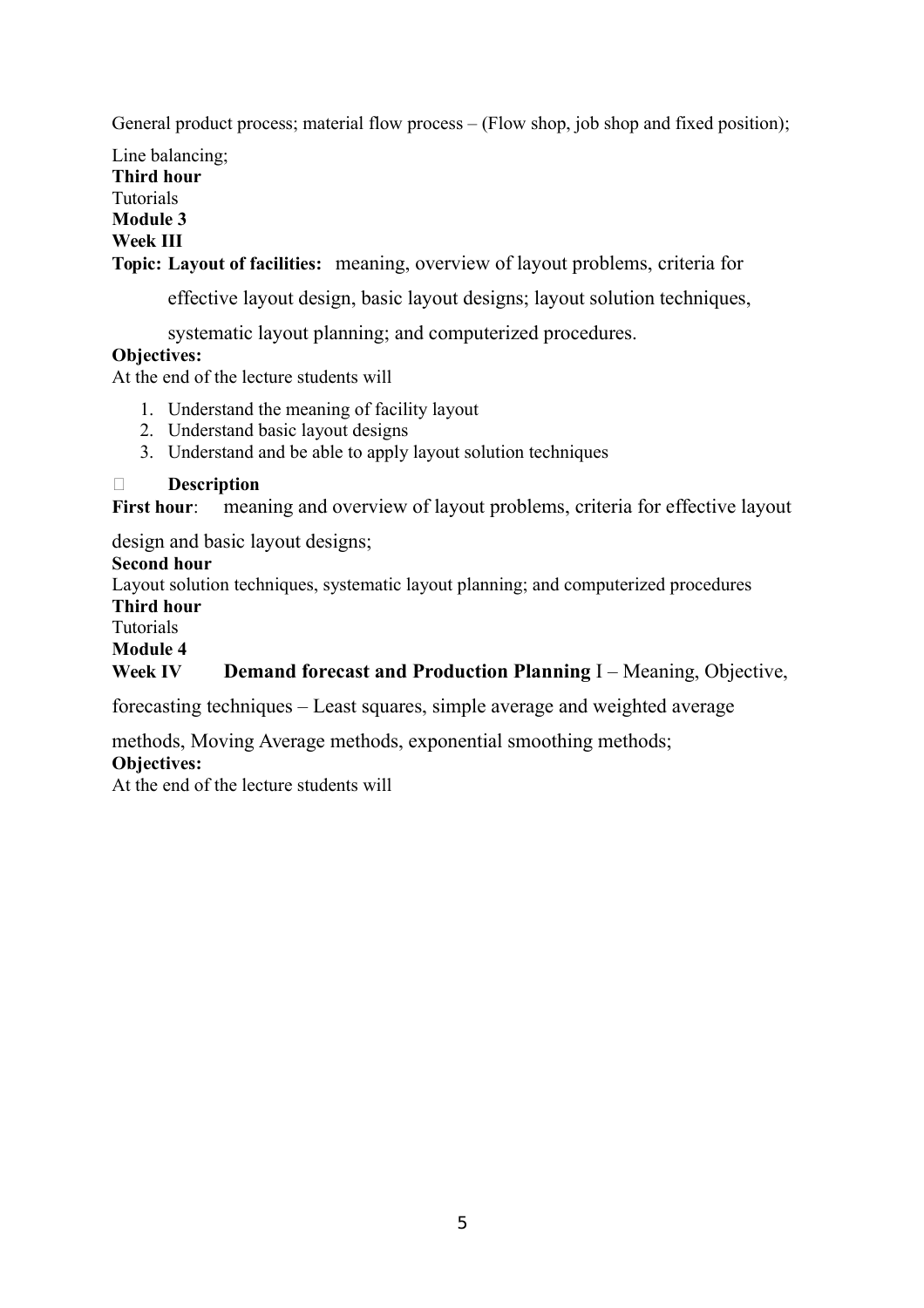- 1. Conceptualise demand forecast and objectives;
- 2. Understand the relevance of demand forecasting to production planning;
- 3. Understand and know how to apply some basic forecasting techniques (least squares,

simple average, weighted average methods and moving average methods as well as

exponential smoothing methods

#### **Description**

**First hour:** Meaning and overview of demand forecasting, objectives and relevance

to production planning as well as forecasting techniques (Least squares and

## exponential smoothing)

## **Second hour**

Demand forecasting techniques (simple average, weighted average, moving average

# methods) **Third hour** Tutorials **Module 5 Week V Aggregate Planning I**

**Topic**: – meaning, aggregate planning strategies, aggregate planning models, Linear

programming; Planning production, Linear Programming Models – Graphical method,

Simplex method, dual solution from the final tableau of a linear programming

problem, dual simplex method, post-optimality analyses

#### **Objectives**:

At the end of the lecture students will

- 1. Understand the meaning and essence of aggregate planning
- 2. Be familiar with basic aggregate planning strategies
- 3. Be familiar with aggregate planning Models LP and Transportation problem
- 4. Understand how to plan for production using aggregate planning techniques

First hour: Meaning and overview of aggregate planning and techniques (chase, level,

mixed strategies, etc.) **Second hour**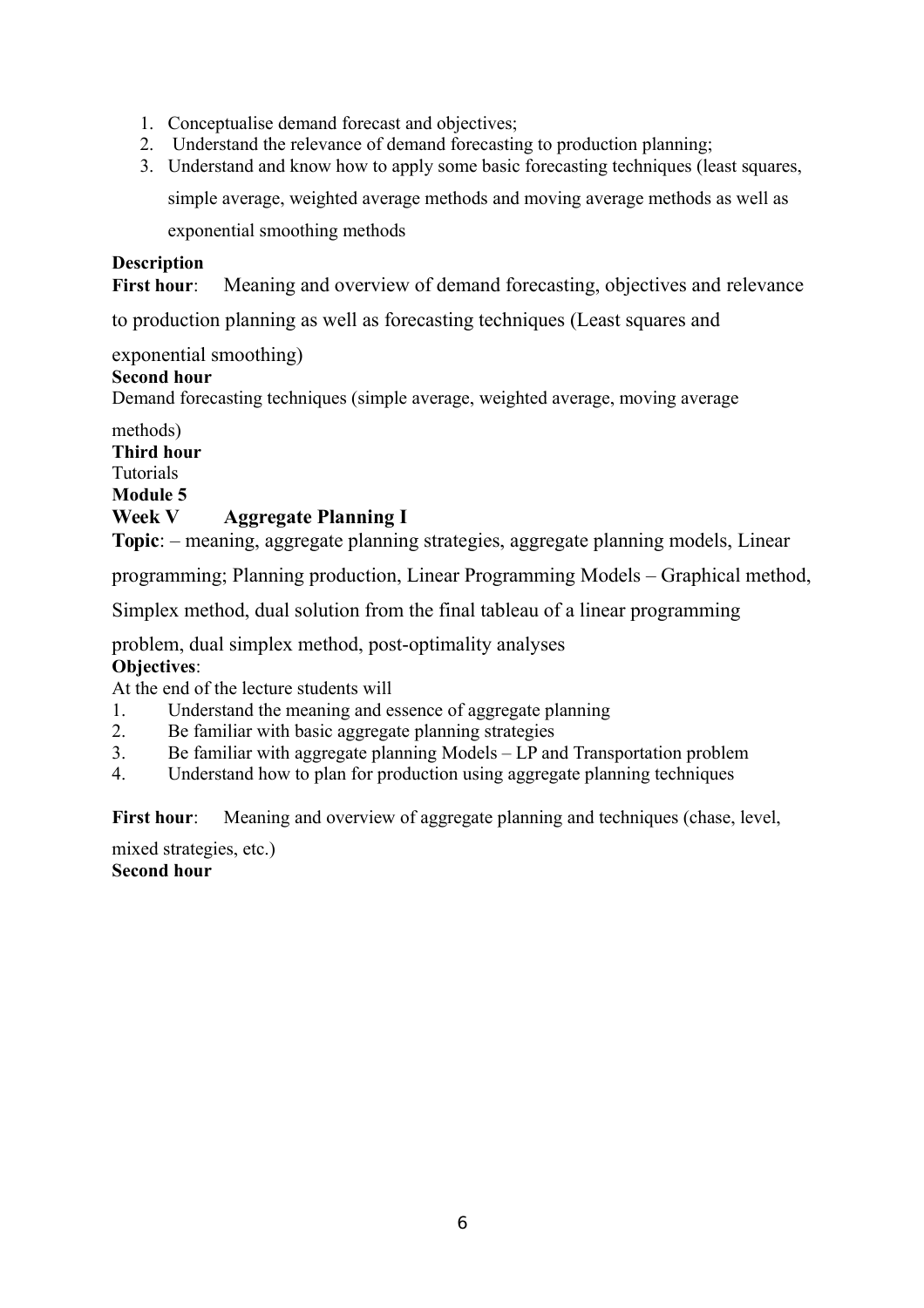Aggregate planning Strategies and application – LP (simplex Method)

**Third hour**

Tutorials

# **Week VI Aggregate Planning II**

**Topic**: – Aggregate planning models continued: Transportation Problem –

objective, initial solution techniques, optimal solution techniques **Objectives**:

At the end of the lecture students will

1. Understand the meaning and essence of another aggregate planning strategy-

Transportation problem

- 2. Be able to find initial solution techniques to transportation problems
- 3. Be able to provide optimal solutions to transportation problems

**First hour:** Meaning and overview of transportation problems, including mathematical

formulation of the problem and initial solution techniques (North west corner solution, Least

cost first and Vogel Approximation)

# **Second hour**

Optimal solution techniques to a transportation problem (Stepping stone and modified

distribution methods)

# **Week VII Project Planning and Scheduling Techniques I**

**Topic**: Project planning and scheduling techniques I (CPM & PERT); precedence diagram,

project completion time; Network diagram and project completion time – forward and

backward pass;

# **Objectives**:

At the end of the lecture students will

- 1. Understand the meaning and essence of project planning
- 2. be familiar with basic project planning techniques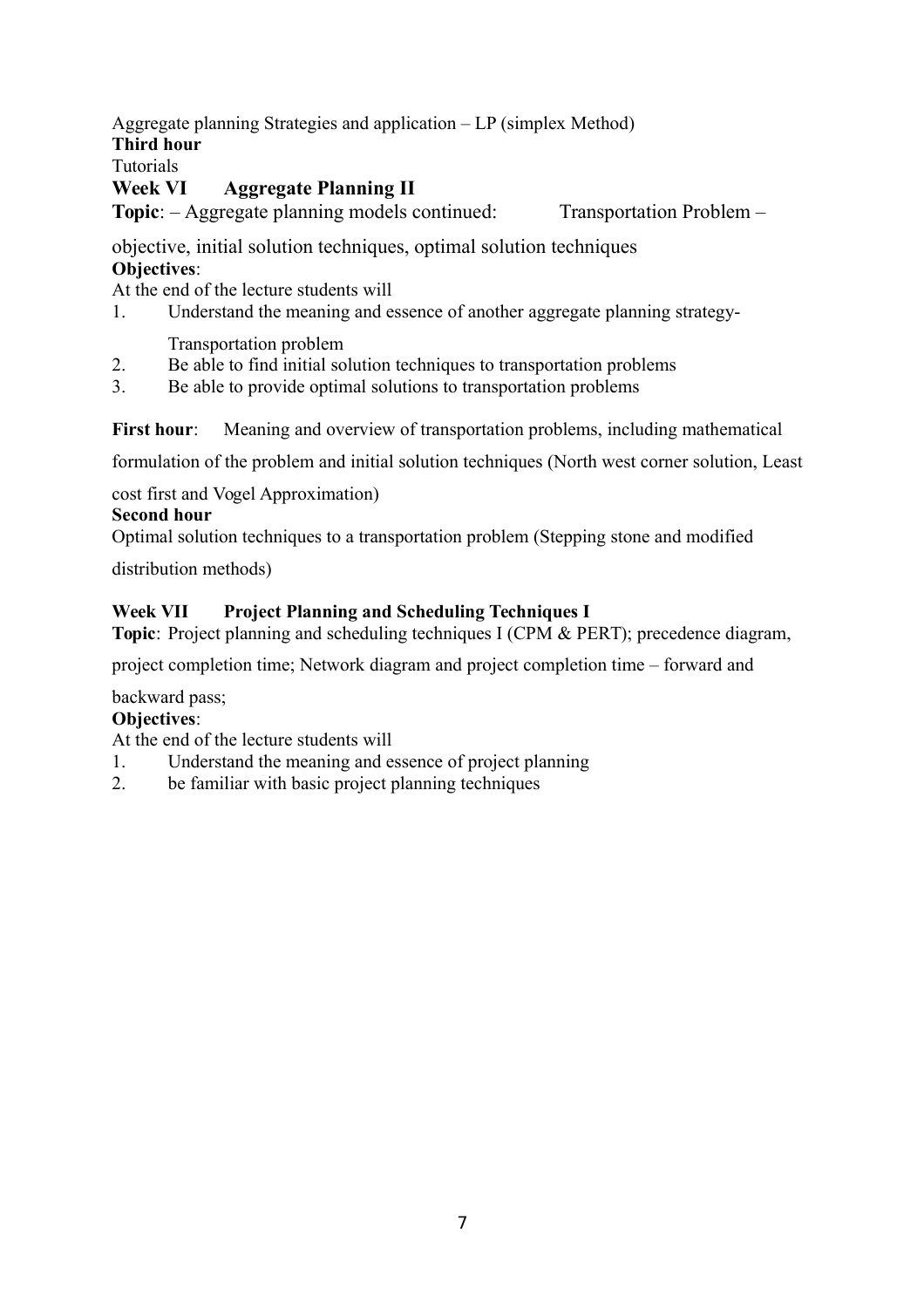- 3. Be able to draw a precedence diagram and a network diagram
- 4. be able to analyse a network diagram
- $\Box$

First hour: meaning and overview of Project planning and scheduling techniques I (CPM

& PERT); precedence diagram, project completion time

#### **Second hour**

Network diagram and project completion time – forward and backward pass;

#### **Third hour**

Tutorials

## **Week 8** Mid-semester Test

**Week IX** Project Planning and Scheduling Techniques II **Topic**: Time-Cost Trade-offs (crashing of activity times), use of Gantt Charts in project

## scheduling;

## **Objectives**:

At the end of the lecture students will

- 1. Understand the meaning and importance of time-cost trade-off
- 2. Be familiar with basic techniques for time-cost trade-off
- 3. Be able to draw and apply Gantt charts in project scheduling

## **First hour**: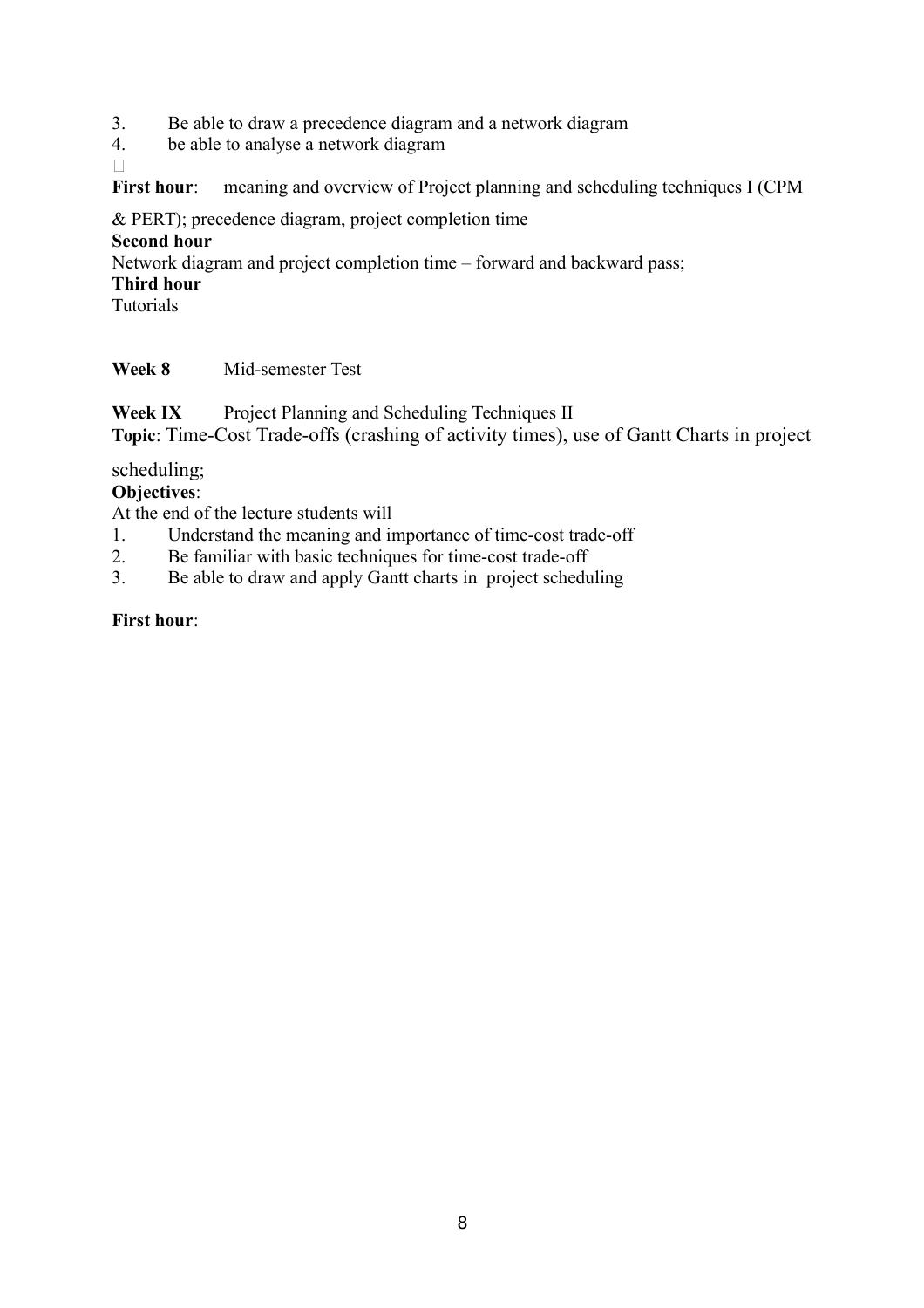Meaning of time-cost trade-offs (crashing of activity times) and numerical illustration of

time-cost trade-off **Second hour** Use of Gantt Charts in project scheduling **Third hour** Tutorials

## **Module 6 Week X Decision Theory**

**Topic**: Definition and objective of Decision theory, situations under which Decisions are

made; uncertainty, certainty and risk, decision making techniques, analysing decision trees **Objectives**:

At the end of the lecture students will

- 1. Understand the meaning and essence of decision theory
- 2. Be able to distinguish between decision making under uncertainty and decision

making under risk

- 3. Understand how to determine the expected value of perfect information
- 4. Be able to analyse decision trees

#### **First hour**:

Definition and objective of decision theory, events, actions, payoff table; decision making

under uncertainty, risk and certainty; Maxi-Min, Mini-Max regret, Maxi-Maxi **Second hour**

Use of decision trees in decision analysis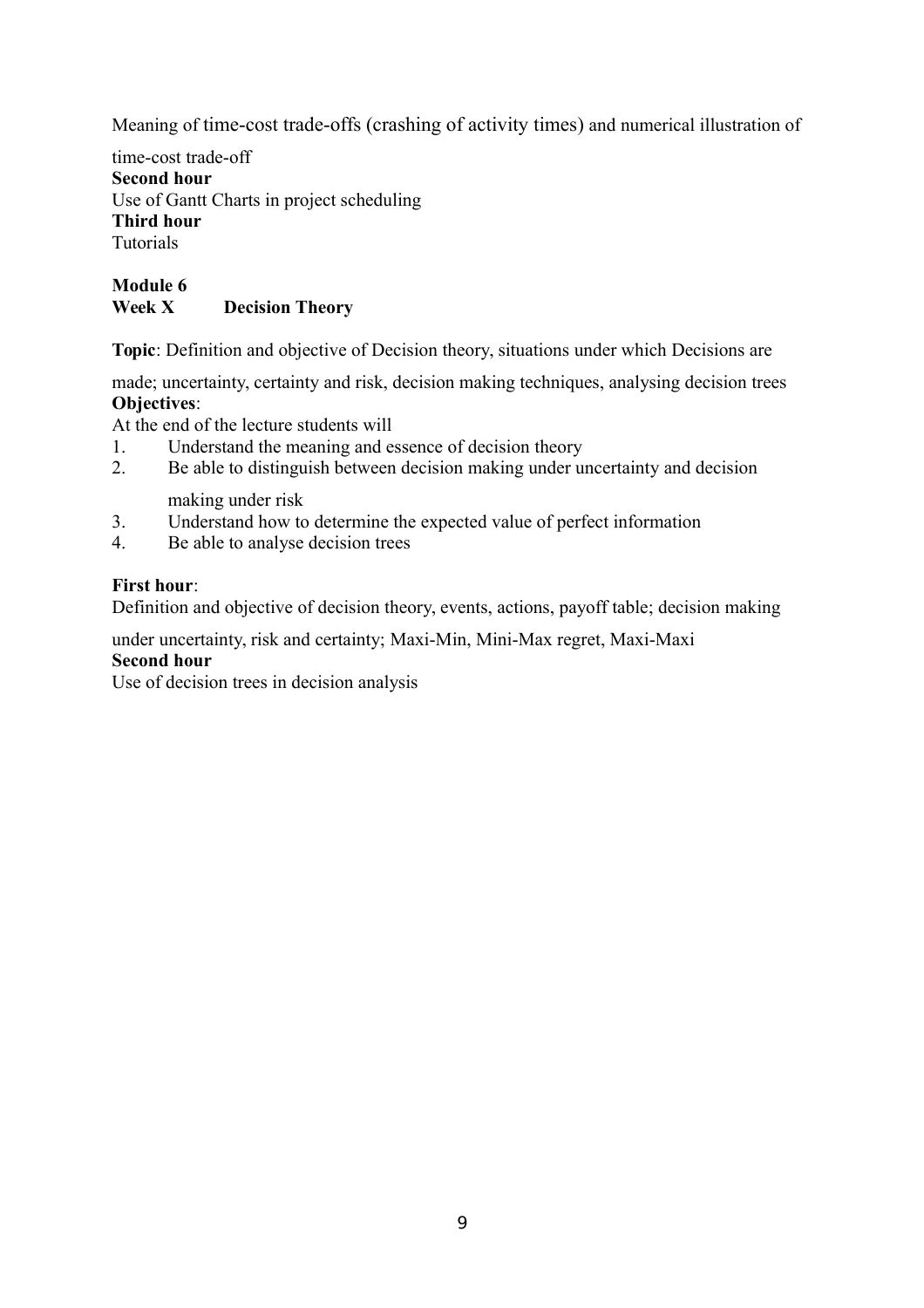## **Third hour**

Tutorials

# **Module 7**

## **Week XI Quality Control**

**Topic**: Meaning, objectives of quality control, Quality control procedures – inspection,

acceptance sampling & process control.

## **Objectives**:

At the end of the lecture students will

- 1. Understand the meaning and essence of quality control
- 2. Understand Quality control procedures inspection, acceptance sampling & process

## control

3. Understand and be able to apply statistical quality control procedures

## **First hour**:

Definition and objectives of quality control as well as quality control procedures, statistical

quality control- process sampling

# **Second hour**

Statistical quality control – acceptance sampling

**Third hour**

Tutorials

# **Module 8**

**Week XII Job Sequencing and Scheduling**: Meaning, objectives of job sequencing,

objectives of job scheduling, sequencing techniques – Priority sequencing- FIFO, LIFO, SPT,

Scheduling techniques – Johnson's algorithm, Gantt Load chart **Objectives**: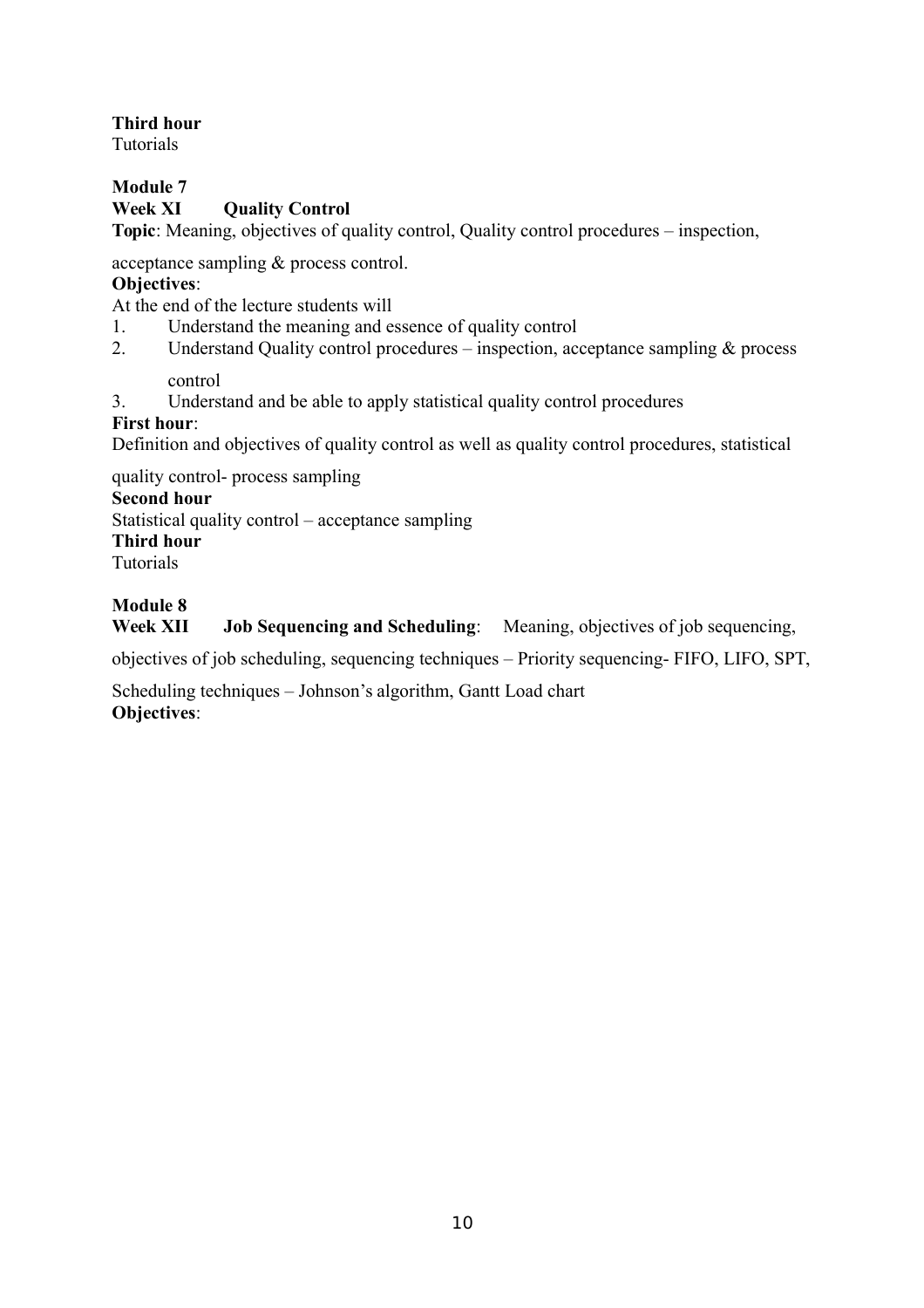At the end of the lecture students will

- 1. Understand the meaning and objective of job sequencing in production planning
- 2. Understand the meaning and objective of job scheduling in production planning and
	- be able to distinguish between job sequencing and job scheduling
- 3. Know and be able to apply basic job sequencing and scheduling techniques such as

Johnson's algorithm, Gantt Load chart

 $\Box$ 

# **First hour:**

Meaning and objectives of job sequencing, objectives of job scheduling, sequencing

techniques – Priority sequencing- FIFO, LIFO, SPT **Second hour** Scheduling techniques – Johnson's algorithm, Gantt Load chart **Third hour** Tutorials

# **Week XIII Assignment Problem**: Meaning and objective of the assignment

problem in production planning. The Hungarian method- assignment problem with cost

minimisation and profit maximisation objectives

# **Objectives**:

At the end of the lecture students will

- 1. Understand the meaning and objective of assignment problem
- 2. Understand how to implement assignment of jobs to machines and machines to jobs
- 3. Be able to implement assignment problems to minimise cost and to maximise profit

## **First hour**:

Meaning and objective of the assignment problem in production planning and the use of

Hungarian method in assignment problem with cost minimisation objective